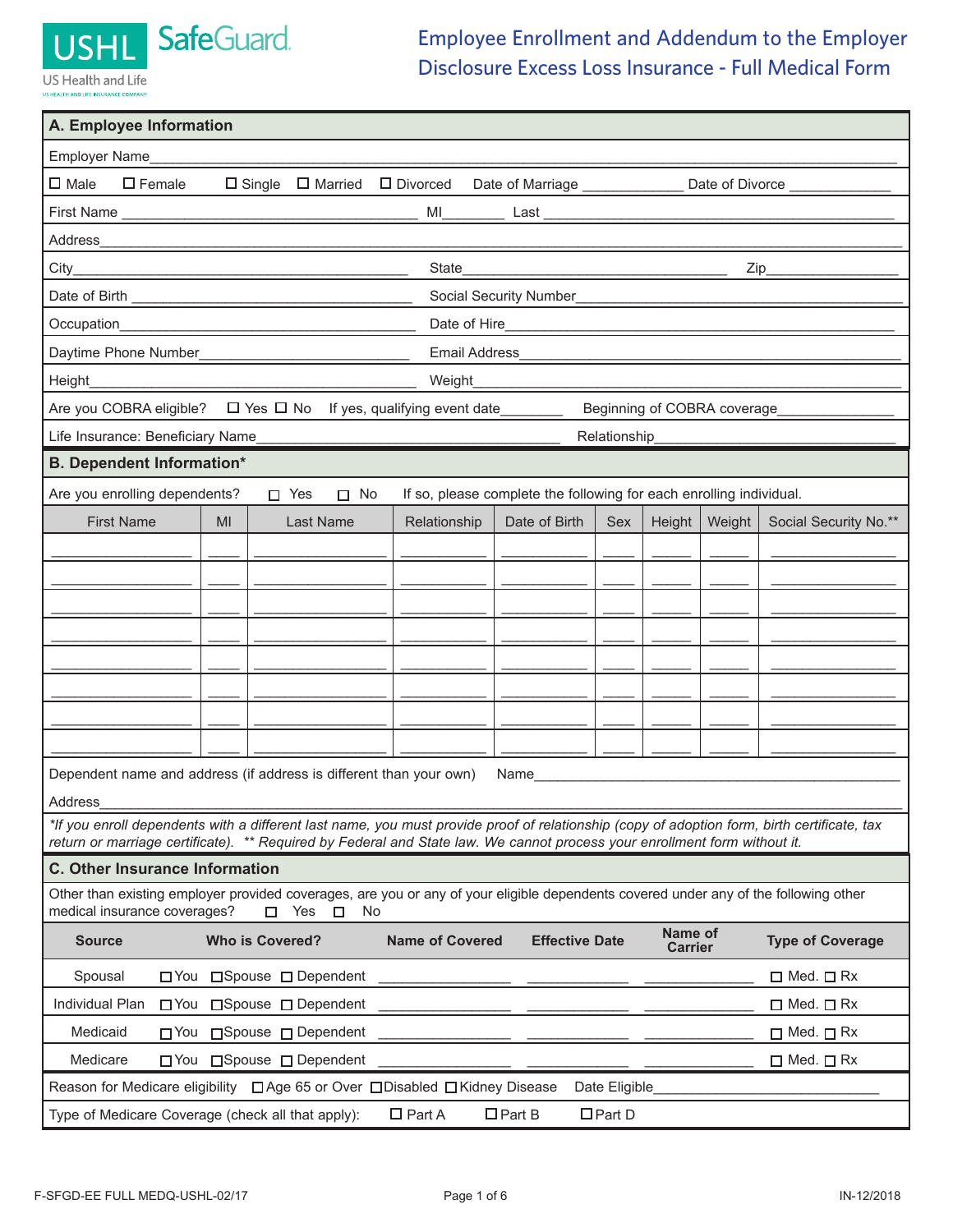| D. Medical History Overview                              |                                                                                                                                                                                                                                                                                                                                                                                                                                                                        |                       |                         |                                                                                                                                         |                      |
|----------------------------------------------------------|------------------------------------------------------------------------------------------------------------------------------------------------------------------------------------------------------------------------------------------------------------------------------------------------------------------------------------------------------------------------------------------------------------------------------------------------------------------------|-----------------------|-------------------------|-----------------------------------------------------------------------------------------------------------------------------------------|----------------------|
|                                                          | Have you or any of your dependents to be covered under this plan:                                                                                                                                                                                                                                                                                                                                                                                                      |                       |                         |                                                                                                                                         |                      |
|                                                          | Been examined by a physician, psychiatrist, psychologist or other practitioner within the past five years and:                                                                                                                                                                                                                                                                                                                                                         |                       |                         |                                                                                                                                         |                      |
| 1                                                        | Been diagnosed with cancer, stroke, diabetes, heart or vascular disease, muscular, or systemic disease (including,<br>but not limited to arthritis or lupus), HIV or AIDs, or an Aids-related condition; liver, kidney, lung, or intestinal disor-<br>□ Yes □ No<br>der, infertility, transplant (recommended, pending or completed) or growth disorder? (Regarding HIV, this does not<br>include an initial positive result that further testing showed to be false.) |                       |                         |                                                                                                                                         |                      |
| 2                                                        | Been treated for alcohol or drug abuse, or for a mental or emotional disorder?                                                                                                                                                                                                                                                                                                                                                                                         |                       |                         |                                                                                                                                         | □ Yes □ No           |
| 3                                                        | Have incurred medical claims in excess of \$5,000 in the past twelve months?                                                                                                                                                                                                                                                                                                                                                                                           |                       |                         |                                                                                                                                         | $\Box$ Yes $\Box$ No |
| 4                                                        |                                                                                                                                                                                                                                                                                                                                                                                                                                                                        |                       |                         | Been prescribed medications and/or are taking medication for the treatment of an on-going or chronic condition?                         | $\Box$ Yes $\Box$ No |
| 5<br>Are pregnant?                                       |                                                                                                                                                                                                                                                                                                                                                                                                                                                                        |                       |                         |                                                                                                                                         | $\Box$ Yes $\Box$ No |
| 6                                                        | Been advised that surgery or treatment is needed or pending?                                                                                                                                                                                                                                                                                                                                                                                                           |                       |                         |                                                                                                                                         | □ Yes □ No           |
| <b>E. Medical History</b>                                |                                                                                                                                                                                                                                                                                                                                                                                                                                                                        |                       |                         |                                                                                                                                         |                      |
|                                                          |                                                                                                                                                                                                                                                                                                                                                                                                                                                                        |                       |                         | Have you or your dependents been diagnosed, treated, received counseling or advice during the past five years for any of the following: |                      |
| NEEDED.                                                  |                                                                                                                                                                                                                                                                                                                                                                                                                                                                        |                       |                         | PLEASE CHECK "YES" OR "NO" AND EXPLAIN ALL "YES" ANSWERS. USE ADDITIONAL EXPLANATIONS PAGE AT END OF THIS SECTION IF                    |                      |
| <b>Cancer/Tumor</b>                                      | $\Box$ Yes<br>$\Box$ No                                                                                                                                                                                                                                                                                                                                                                                                                                                |                       |                         |                                                                                                                                         |                      |
| $\Box$ Lung                                              | $\Box$ Breast                                                                                                                                                                                                                                                                                                                                                                                                                                                          | $\Box$ Liver          | $\Box$ Colon            | $\square$ Leukemia/Lymphoma                                                                                                             | $\Box$ Melanoma      |
| $\Box$ Prostate                                          | $\Box$ Kidney                                                                                                                                                                                                                                                                                                                                                                                                                                                          | $\Box$ Bladder        | $\Box$ Throat           | $\Box$ Other                                                                                                                            |                      |
| <b>Patient Name</b>                                      |                                                                                                                                                                                                                                                                                                                                                                                                                                                                        | Date Diagnosed        |                         | Treatment                                                                                                                               |                      |
| Date Last Treated                                        |                                                                                                                                                                                                                                                                                                                                                                                                                                                                        | <b>Current Status</b> |                         | Stage/Level                                                                                                                             |                      |
| Treating Physician(s)                                    |                                                                                                                                                                                                                                                                                                                                                                                                                                                                        |                       |                         |                                                                                                                                         |                      |
| <b>Heart/Circulatory</b>                                 | $\square$ No<br>$\Box$ Yes                                                                                                                                                                                                                                                                                                                                                                                                                                             |                       |                         |                                                                                                                                         |                      |
| □ Varicose Veins                                         | $\Box$ Skin Ulcer                                                                                                                                                                                                                                                                                                                                                                                                                                                      | $\Box$ Phlebitis      | $\Box$ Stroke           | □ Congestive Heart Failure                                                                                                              |                      |
| □ Heart Disease                                          | $\Box$ Blood Disorder                                                                                                                                                                                                                                                                                                                                                                                                                                                  | $\Box$ Hemophilia     | $\Box$ Aneurysm         |                                                                                                                                         |                      |
| Bypass/Angioplasty (# of vessels involved)               |                                                                                                                                                                                                                                                                                                                                                                                                                                                                        |                       |                         |                                                                                                                                         |                      |
|                                                          | High Blood Pressure (Last 3 readings & dates of readings)                                                                                                                                                                                                                                                                                                                                                                                                              |                       |                         |                                                                                                                                         |                      |
| High Cholesterol (Most recent reading & date of reading) |                                                                                                                                                                                                                                                                                                                                                                                                                                                                        |                       |                         |                                                                                                                                         |                      |
| Patient Name                                             |                                                                                                                                                                                                                                                                                                                                                                                                                                                                        | Date Diagnosed        |                         | Treatment                                                                                                                               |                      |
| Date Last Treated                                        |                                                                                                                                                                                                                                                                                                                                                                                                                                                                        | <b>Current Status</b> |                         |                                                                                                                                         |                      |
| Treating Physician(s)                                    |                                                                                                                                                                                                                                                                                                                                                                                                                                                                        |                       |                         |                                                                                                                                         |                      |
| <b>Reproductive</b>                                      | $\square$ Yes<br>$\square$ No                                                                                                                                                                                                                                                                                                                                                                                                                                          |                       |                         |                                                                                                                                         |                      |
| □ Current Pregnancy (Due date:                           |                                                                                                                                                                                                                                                                                                                                                                                                                                                                        |                       | □ Multiples Expected    | □ Breast Disorders                                                                                                                      |                      |
|                                                          | □ Pregnancy Complications (current or past)                                                                                                                                                                                                                                                                                                                                                                                                                            | $\Box$ Infertility    | $\square$ Endometriosis |                                                                                                                                         |                      |
| $\Box$ Other                                             |                                                                                                                                                                                                                                                                                                                                                                                                                                                                        |                       |                         |                                                                                                                                         |                      |
| Patient Name                                             |                                                                                                                                                                                                                                                                                                                                                                                                                                                                        | Date Diagnosed        |                         | Treatment                                                                                                                               |                      |
| Date Last Treated                                        |                                                                                                                                                                                                                                                                                                                                                                                                                                                                        | <b>Current Status</b> |                         |                                                                                                                                         |                      |
| Treating Physician(s)                                    |                                                                                                                                                                                                                                                                                                                                                                                                                                                                        |                       |                         |                                                                                                                                         |                      |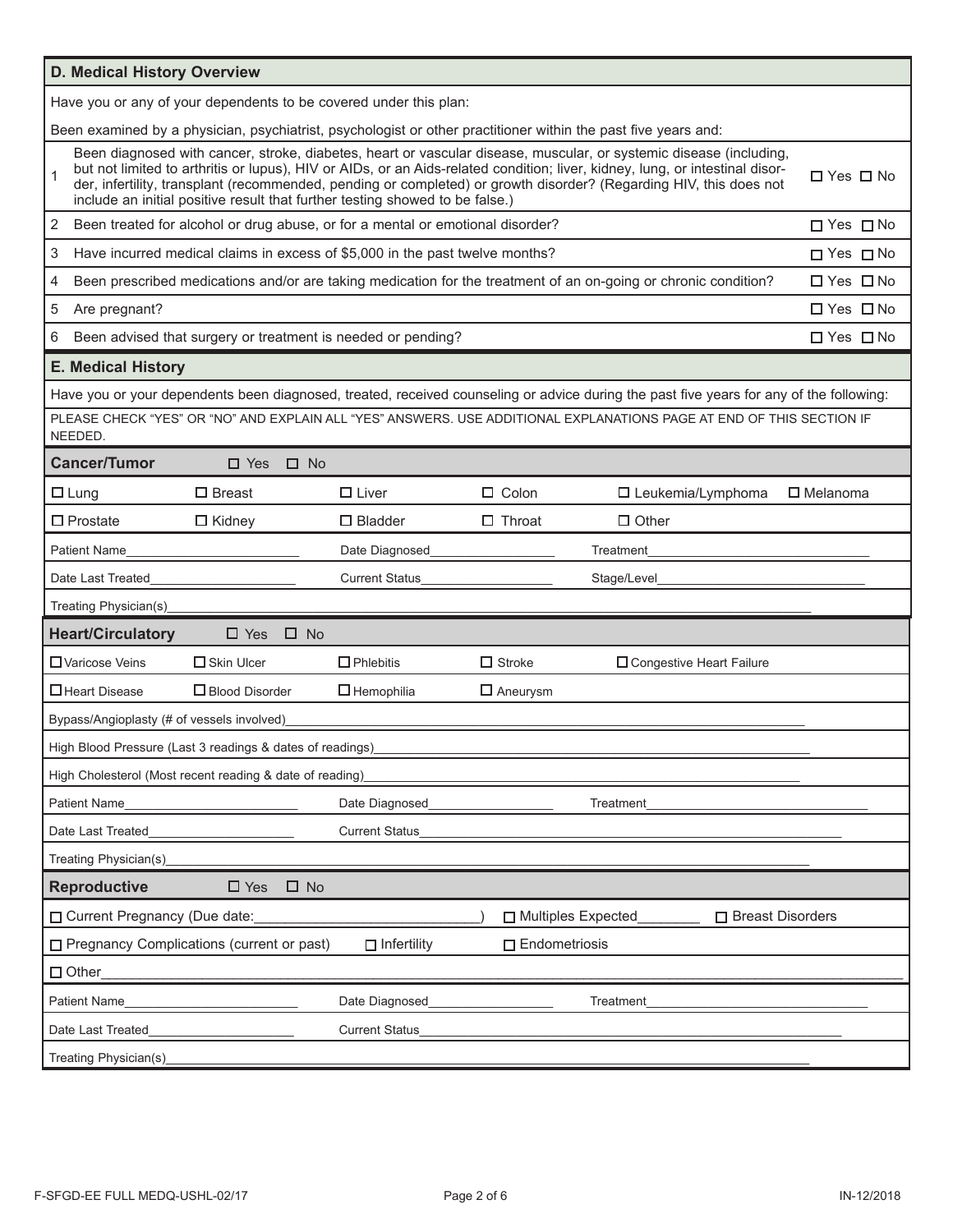| <b>Intestinal/Endocrine</b> | $\Box$ Yes<br>$\square$ No    |                                          |                     |                                           |
|-----------------------------|-------------------------------|------------------------------------------|---------------------|-------------------------------------------|
| □ Gallbladder               | $\Box$ Hepatitis B/C          | □ Crohn's/Ulcerative Colitis             |                     | □ Hiatal Hernia/GI Reflux<br>$\Box$ Ulcer |
| □ Thyroid Disorder          | □ Liver Disorder              | □ Chronic Pancreatitis                   |                     | □ Colon Disorder (provide diagnosis)      |
| $\Box$ Other                |                               |                                          |                     |                                           |
| $\square$ Diabetes          | Last Hemoglobin A1C           |                                          |                     | Fasting Blood Sugar                       |
| <b>Patient Name</b>         |                               | Date Diagnosed                           |                     | Treatment                                 |
| Date Last Treated           |                               | <b>Current Status</b>                    |                     |                                           |
| Treating Physician(s)       |                               |                                          |                     |                                           |
| <b>Brain/Nervous</b>        | $\square$ Yes<br>$\square$ No |                                          |                     |                                           |
| Multiple Sclerosis          | $\Box$ Paralysis              | □ Cerebral Palsy                         | $\Box$ Migraines    | □ Alzheimer's Disease                     |
| □ Parkinson's Disease       |                               | □ Epilepsy (Type & date of last seizure) |                     |                                           |
| $\Box$ Other                |                               |                                          |                     |                                           |
| Patient Name                |                               | Date Diagnosed                           |                     | Treatment                                 |
| Date Last Treated           |                               | <b>Current Status</b>                    |                     |                                           |
| Treating Physician(s)       |                               |                                          |                     |                                           |
| <b>Immune</b>               | $\square$ Yes<br>$\square$ No |                                          |                     |                                           |
| $\Box$ Lupus                | □ Other                       |                                          |                     |                                           |
| <b>Patient Name</b>         |                               | Date Diagnosed                           |                     | Treatment                                 |
| Date Last Treated           |                               | <b>Current Status</b>                    |                     |                                           |
| Treating Physician(s)       |                               |                                          |                     |                                           |
| <b>Lungs/Respiratory</b>    | $\Box$ Yes<br>$\Box$ No       |                                          |                     |                                           |
| $\Box$ Asthma               | $\Box$ Allergies              | □ Cystic Fibrosis                        | $\square$ Pneumonia | □ Emphysema / Chronic Bronchitis          |
| □ Sleep Apnea               | $\Box$ Tuberculosis           | Other                                    |                     |                                           |
| <b>Patient Name</b>         |                               | Date Diagnosed                           |                     | Treatment                                 |
| Date Last Treated           |                               | <b>Current Status</b>                    |                     |                                           |
| Treating Physician(s)       |                               |                                          |                     |                                           |
| Eyes/Ears/Nose/Throat       | $\square$ Yes<br>$\square$ No |                                          |                     |                                           |
| $\Box$ Retinopathy          | $\Box$ Cleft lip/palate       | □ Chronic Sinusitis                      | □ Deviated Septum   | □ Chronic Ear Infections                  |
| □ Glaucoma                  | $\Box$ Cataracts              | □ Acoustic Neuroma                       | $\Box$ Other        |                                           |
| Patient Name                |                               | Date Diagnosed                           |                     | Treatment                                 |
| Date Last Treated           |                               | <b>Current Status</b>                    |                     |                                           |
| Treating Physician(s)       |                               |                                          |                     |                                           |
| <b>Bones/Muscles</b>        | $\square$ No<br>$\square$ Yes |                                          |                     |                                           |
| $\Box$ Joint Injury         | $\square$ Pituitary Dwarfism  | □ Bulging/Herniated Disc                 |                     | □ Other Back/Neck Disorders               |
| □ Spina Bifida              | □ Pulled/Strained Muscle      | □ Arthritis (Rheumatoid or Osteo)        |                     | $\Box$ Other                              |
| Patient Name                |                               | Date Diagnosed                           |                     | Treatment                                 |
| Date Last Treated           |                               | <b>Current Status</b>                    |                     |                                           |
| Treating Physician(s)       |                               |                                          |                     |                                           |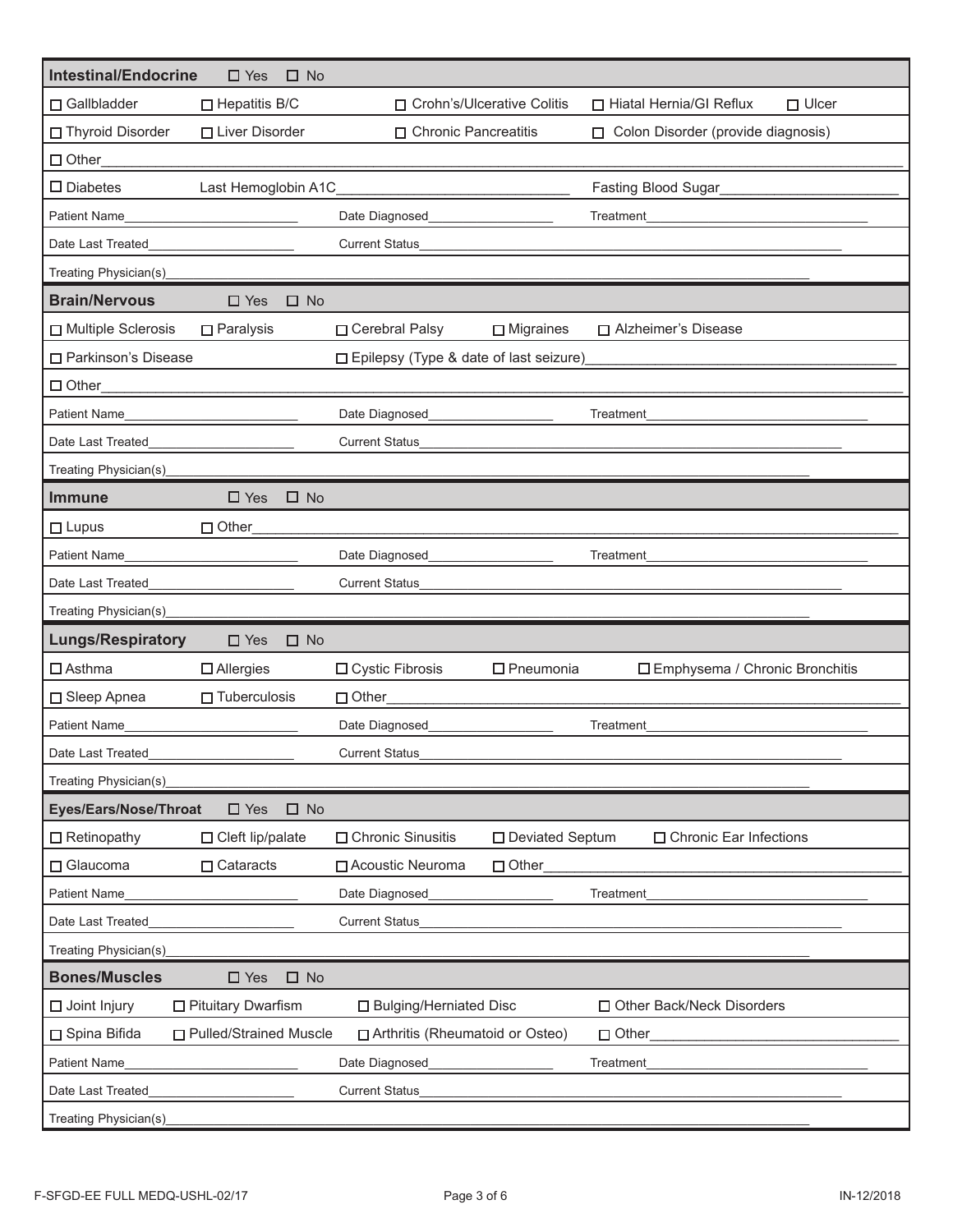| Urinary/Kidney                                                                                                                                                                                                                                       | $\Box$ Yes<br>$\square$ No              |                                      |                                        |                                          |
|------------------------------------------------------------------------------------------------------------------------------------------------------------------------------------------------------------------------------------------------------|-----------------------------------------|--------------------------------------|----------------------------------------|------------------------------------------|
| □ Renal Failure                                                                                                                                                                                                                                      | □ Kidney Stones<br>□ Neurogenic Bladder | □ Polycystic Kidney Disease          |                                        |                                          |
| □ Prostate Disorder<br>$\Box$ Other                                                                                                                                                                                                                  |                                         |                                      |                                        |                                          |
| Patient Name                                                                                                                                                                                                                                         | Date Diagnosed<br>Treatment             |                                      |                                        |                                          |
| Date Last Treated                                                                                                                                                                                                                                    | <b>Current Status</b>                   |                                      |                                        |                                          |
| Treating Physician(s)                                                                                                                                                                                                                                |                                         |                                      |                                        |                                          |
| Mental Health/Substance Abuse $\Box$ Yes                                                                                                                                                                                                             | $\square$ No                            |                                      |                                        |                                          |
| $\Box$ Alcoholism                                                                                                                                                                                                                                    | □ Eating Disorder                       | □ Bipolar/Manic Depression           | □ Attention Deficit Disorder           |                                          |
| $\Box$ Drug Abuse                                                                                                                                                                                                                                    | $\square$ Suicide Attempt               | □ Anxiety/Depression<br>$\Box$ Other |                                        |                                          |
| Patient Name                                                                                                                                                                                                                                         | Date Diagnosed                          |                                      | Treatment                              |                                          |
| Date Last Treated                                                                                                                                                                                                                                    | <b>Current Status</b>                   |                                      |                                        |                                          |
| Treating Physician(s)                                                                                                                                                                                                                                |                                         |                                      |                                        |                                          |
| <b>Transplant</b>                                                                                                                                                                                                                                    | $\square$ Yes<br>$\square$ No           |                                      |                                        |                                          |
| Organ                                                                                                                                                                                                                                                | □ Bone Marrow                           |                                      | □ Discussed possible future transplant |                                          |
| □ Surgery completed (Date:                                                                                                                                                                                                                           |                                         |                                      |                                        |                                          |
| Patient Name<br><u>and the company of the company of the company of the company of the company of the company of the company of the company of the company of the company of the company of the company of the company of the company of the com</u> | <b>Current Status</b>                   |                                      |                                        |                                          |
| Treating Physician(s)                                                                                                                                                                                                                                |                                         |                                      |                                        |                                          |
| <b>Medication</b>                                                                                                                                                                                                                                    | $\square$ Yes<br>$\square$ No           |                                      |                                        |                                          |
| Member/Dependent Name                                                                                                                                                                                                                                | Medication                              | Condition                            | Daily Dosage                           | Frequency                                |
|                                                                                                                                                                                                                                                      |                                         |                                      |                                        |                                          |
|                                                                                                                                                                                                                                                      |                                         |                                      |                                        |                                          |
|                                                                                                                                                                                                                                                      |                                         |                                      |                                        |                                          |
|                                                                                                                                                                                                                                                      |                                         |                                      |                                        |                                          |
| Additional medication?<br>$\square$ No<br>If "Yes," please use additional explanations sheet.<br>$\square$ Yes                                                                                                                                       |                                         |                                      |                                        |                                          |
| <b>Other</b>                                                                                                                                                                                                                                         | $\Box$ Yes $\Box$ No                    |                                      |                                        |                                          |
| □ Treatment, surgery or diagnostic testing discussed or advised, but not yet done                                                                                                                                                                    |                                         |                                      |                                        | $\Box$ Abnormal test or physical results |
| □ Condition or congenital disorder not mentioned above                                                                                                                                                                                               |                                         |                                      | □ Unexplained weight change            |                                          |
| Patient Name<br>Date                                                                                                                                                                                                                                 |                                         |                                      |                                        |                                          |
| Details                                                                                                                                                                                                                                              |                                         |                                      |                                        |                                          |
| Treating Physician(s)                                                                                                                                                                                                                                |                                         |                                      |                                        |                                          |
| <b>Tobacco Use</b><br>$\square$ No<br>$\Box$ Yes                                                                                                                                                                                                     |                                         |                                      |                                        |                                          |
| □ Has anyone on this enrollment form smoked or used tobacco products during the past 12 months?                                                                                                                                                      |                                         |                                      |                                        |                                          |
| Name(s)                                                                                                                                                                                                                                              |                                         |                                      |                                        |                                          |
| Please give the name and telephone number of your current physician(s).                                                                                                                                                                              |                                         |                                      |                                        |                                          |
|                                                                                                                                                                                                                                                      |                                         |                                      |                                        |                                          |
|                                                                                                                                                                                                                                                      |                                         |                                      |                                        |                                          |
|                                                                                                                                                                                                                                                      |                                         |                                      |                                        |                                          |
|                                                                                                                                                                                                                                                      |                                         |                                      |                                        |                                          |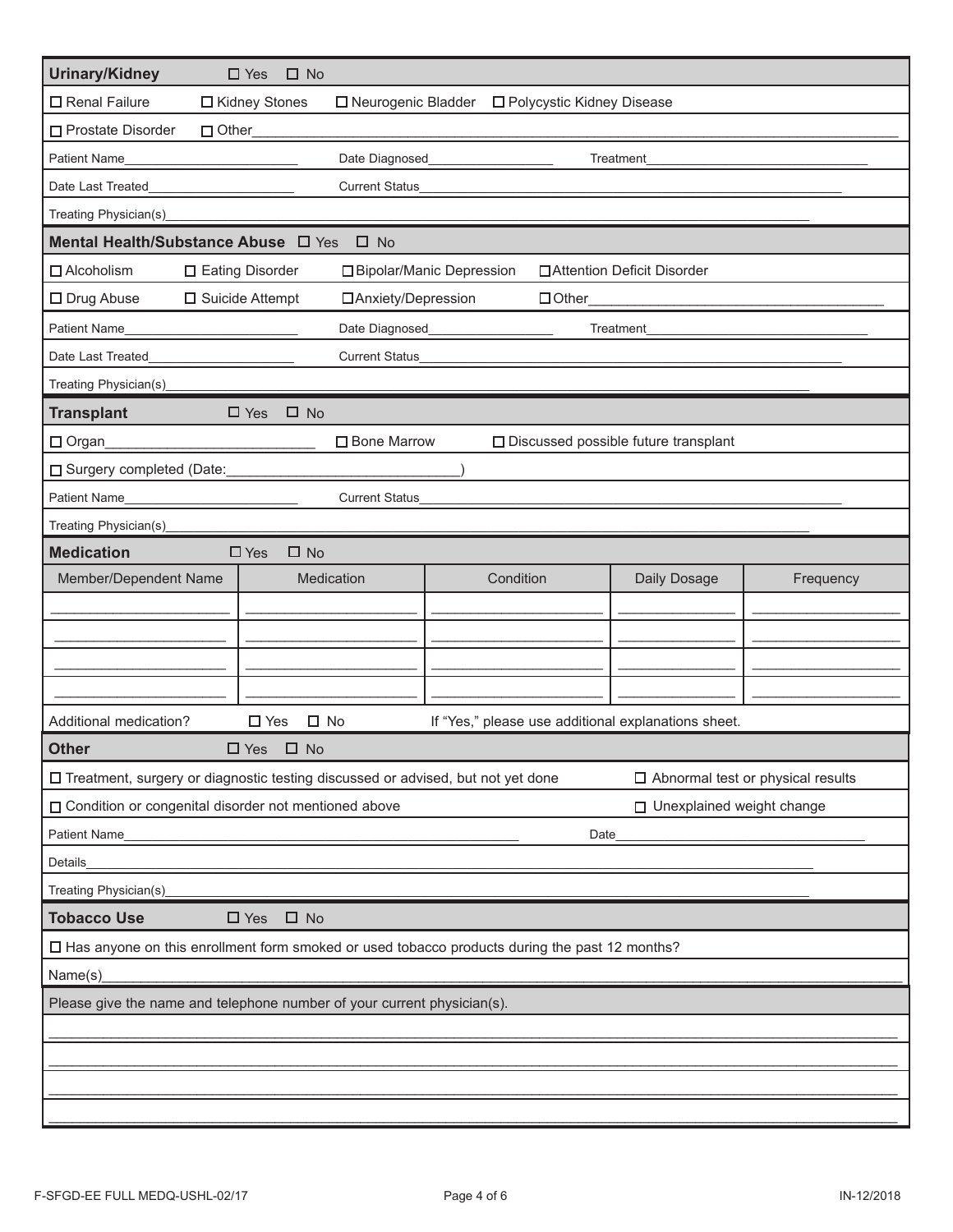| Would you like to add additional explanations? | $\Box$ Yes | $\Box$ No If so, please indicate which section you are referencing. |
|------------------------------------------------|------------|---------------------------------------------------------------------|
|                                                |            |                                                                     |
|                                                |            |                                                                     |
|                                                |            |                                                                     |
|                                                |            |                                                                     |
|                                                |            |                                                                     |
|                                                |            |                                                                     |
|                                                |            |                                                                     |
|                                                |            |                                                                     |
|                                                |            |                                                                     |
|                                                |            |                                                                     |
|                                                |            |                                                                     |
|                                                |            |                                                                     |
|                                                |            |                                                                     |
|                                                |            |                                                                     |
|                                                |            |                                                                     |
|                                                |            |                                                                     |
|                                                |            |                                                                     |
|                                                |            |                                                                     |
|                                                |            |                                                                     |
|                                                |            |                                                                     |
|                                                |            |                                                                     |
|                                                |            |                                                                     |
|                                                |            |                                                                     |
|                                                |            |                                                                     |
|                                                |            |                                                                     |
|                                                |            |                                                                     |
|                                                |            |                                                                     |
|                                                |            | $\overline{\phantom{0}}$                                            |
|                                                |            |                                                                     |
|                                                |            |                                                                     |
|                                                |            |                                                                     |
|                                                |            |                                                                     |
|                                                |            |                                                                     |
|                                                |            |                                                                     |
|                                                |            | Ξ.                                                                  |
|                                                |            |                                                                     |
|                                                |            |                                                                     |
|                                                |            |                                                                     |
|                                                |            |                                                                     |